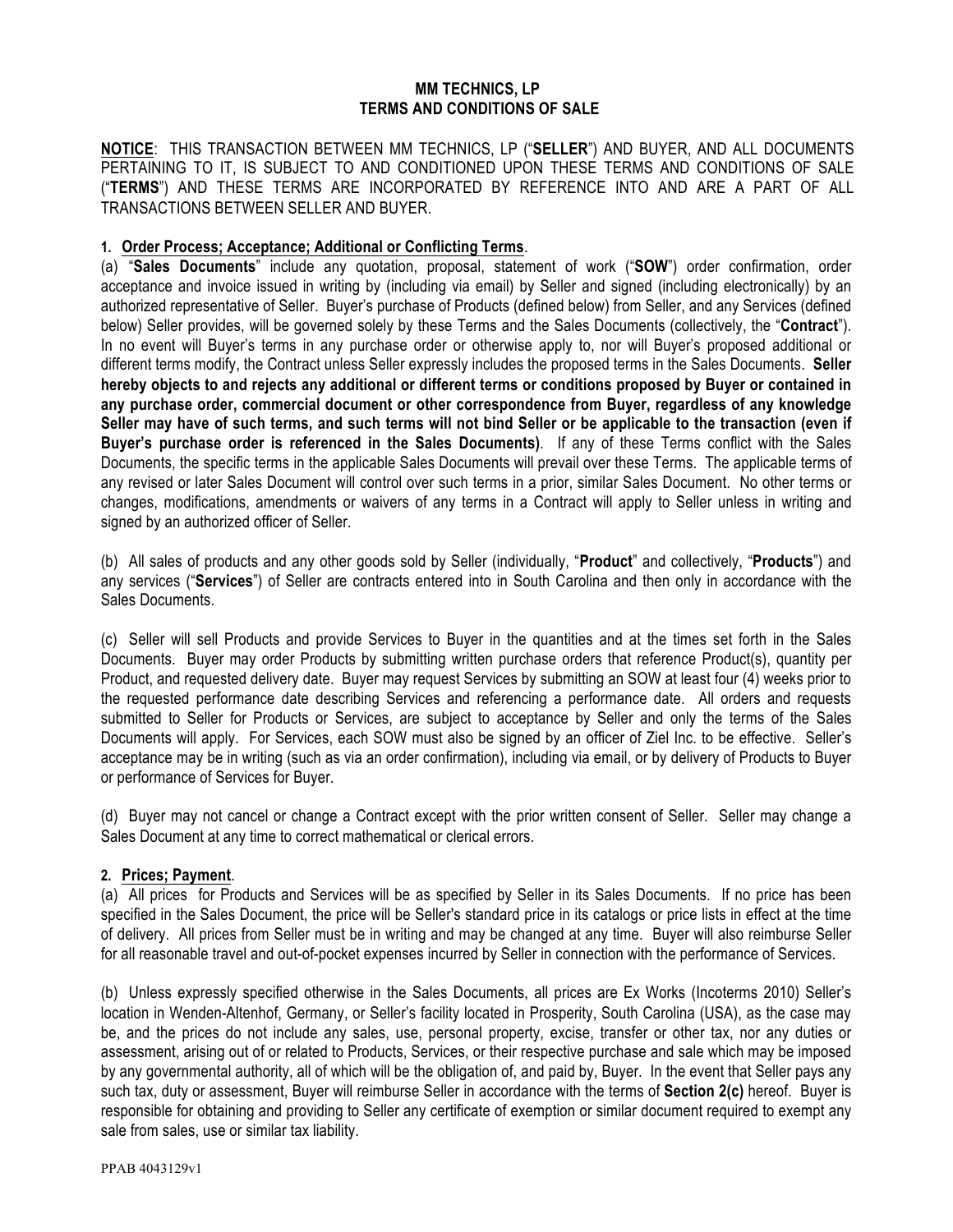(c) Unless expressly specified otherwise in the Sales Documents, Buyer will pay all amounts due in full, and without deduction or setoff within thirty (30) days after the date of the invoice, regardless of any dispute or controversy that may arise. Buyer will make all payments under a Contract by wire transfer, cash, credit card, check, or such other payment method as Seller may specify from time to time and in U.S. dollars. Buyer is responsible for all wire transfer and other bank fees. The date of payment will be the date Seller receives payment in full. If at any time, in its sole discretion, Seller has any doubt or concern as to Buyer's financial standing or ability to perform its obligations, Seller may decline to make shipments, except upon receipt of a deposit or other satisfactory security or cash before shipment. Buyer will not withhold, offset or recoup any amounts it owes to Seller under a transaction, Contract, or otherwise against any other amount Buyer claims Seller owes to it.

(d) If Buyer fails to make any payments as and when due or otherwise defaults (i) interest will accrue from the date the payment was due until payment is received in full at the lower of 1.5% per month or the maximum amount allowed by applicable law and (ii) Seller may take any or all of the following actions: (1) suspend performance; (2) terminate a Contract for default; (3) require Buyer to pay the full Contract price and any interest, fees and other charges immediately; and (3) take any other actions or pursue any other rights or remedies under applicable law. Buyer will further reimburse Seller for all costs incurred in collecting any late payments, including, without limitation, attorneys' fees and expenses. Failure by Seller to charge interest on late payments or to exercise its other rights and remedies will not be construed as a waiver of any other legal or equitable remedies.

**3. Termination or Suspension**. Without limiting Seller's other rights and remedies available under a Contract, applicable law or in equity, Seller may suspend or terminate performance and delivery, if: (a) Buyer fails to perform or observe any other obligations under a Contract between Seller and Buyer; (b) there is a change in the control or management of Buyer; (c) Buyer ceases to conduct its operation in the normal course of business; (e) Buyer becomes insolvent or files for bankruptcy or has a bankruptcy proceeding filed against it; or (d) Buyer makes an assignment for the benefit of creditors, or a receiver, trustee in bankruptcy or similar officer is appointed to take charge of all or part of Buyer's property.

**4. Delivery**. Unless otherwise stated in Seller's order confirmation, all deliveries of Products are Ex Works (Incoterms 2010) Seller's location in Wenden-Altenhof, Germany or such other location as designated by Seller. The prices do not include any transportation, insurance, packaging or installation costs and Buyer is responsible for all such costs. Seller may make partial or early deliveries. Notwithstanding any requested delivery dates by Buyer, the delivery date in Seller's order confirmation will control. Any shipping or delivery schedule, quotation, forecast or commitment is only an estimate and Seller will not be liable for any delay or failure to deliver all or any part of any order for any reason. Seller will not be responsible for any damage to Products caused by a carrier and Buyer's sole recourse for such damage will be against the carrier.

### **5. Acceptance**.

- (a) Buyer will inspect all Products immediately upon their delivery and prior to use or resale. Immediately and no later than fourteen (14) days after delivery of a Product, Buyer must give written notice to Seller of any claim by Buyer based upon any alleged shortage, defect or discrepancy of Products sold, and the notice must indicate the basis of the claim in detail.
- (b) Seller will inform Buyer when Services are completed, generally by providing Buyer with a written statement of completion (each, a "**Certificate of Completion**"). Buyer will inspect Services immediately upon completion and prior to any use by Buyer of serviced Products. Within ten (10) days after Services are completed, Buyer must notify Seller in writing (by signing and returning the applicable Certificate of Completion if one was provided by Seller): (i) unconditionally accepting Services or (ii) notifying Seller of any claim by Buyer based upon any alleged fault, defect or discrepancy in Services provided and indicate the basis of the claim in detail.
- (c) Buyer's failure to comply within the time specified in this **Section 5** constitutes irrevocable acceptance by Buyer of Products delivered or Services provided and will bind Buyer to pay to Seller the full price of such Products or Services. Products sold will not be returned without Seller's prior written consent and then only in accordance with Seller's then return policies.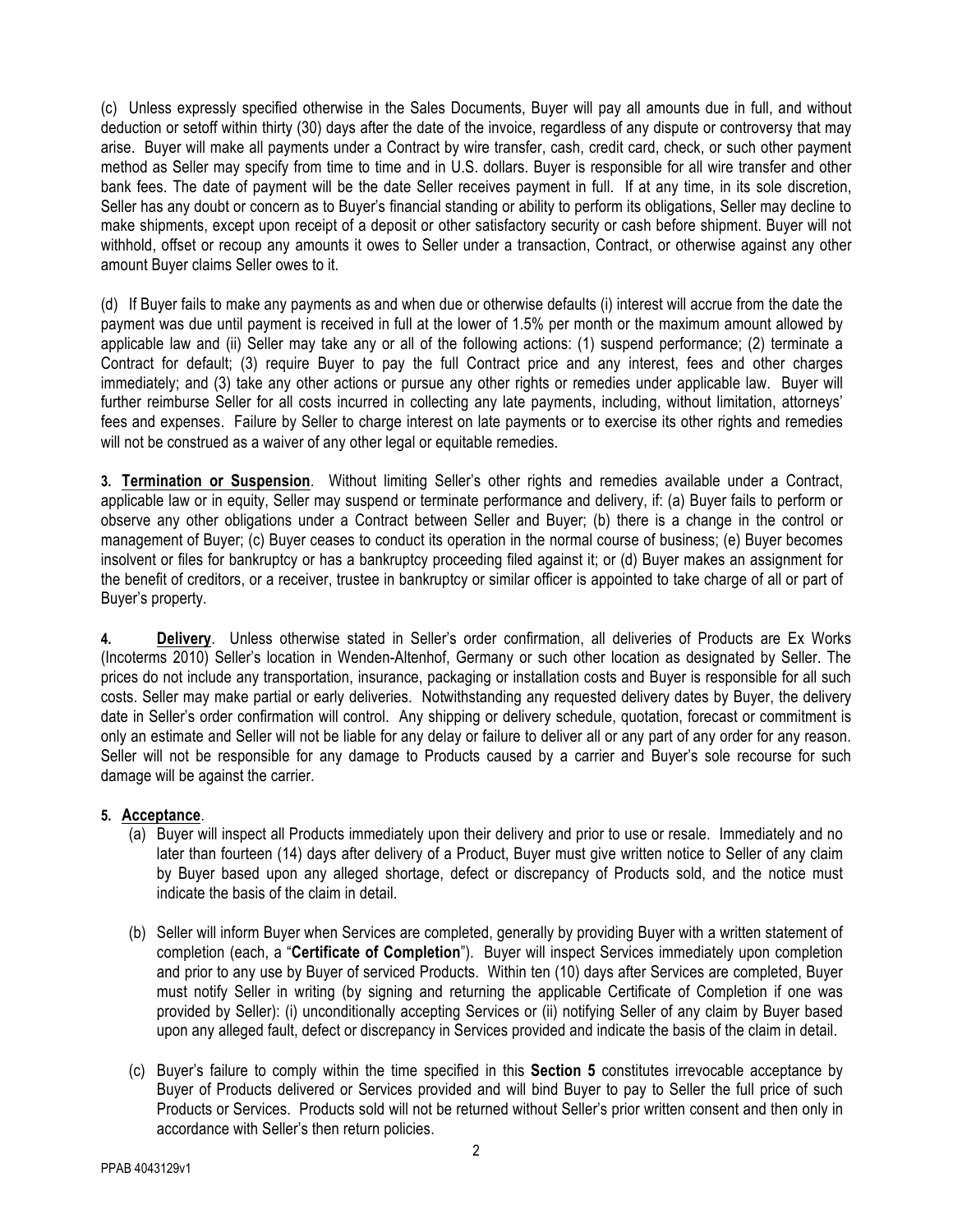## **6. Limited Warranty**.

(a) Subject to the provisions in these Terms and in the Sales Documents, Seller warrants that (i) when Products are delivered to Buyer, Products will materially comply with Seller's published specifications for such Products and (ii) when Services are performed, Services will have been performed in a workmanlike manner ("**Limited Warranty**"). Buyer must make (i) any Product Warranty Claim (defined in **Section 8(a)** below) within twelve (12) months after the delivery of a Product or (ii) any Services Warranty Claim (defined in **Section 8(b)** below) within ten (10) days after Buyer is notified that Services are completed (each, a "**Warranty Period**"). The Limited Warranty is conditioned upon Buyer following the claims process then in effect, which Seller may change from time to time. The Limited Warranty is limited to the Buyer only and is non-transferable. Buyer is solely responsible for proper selection of Products and their use and application, and Buyer has tested Products or otherwise determined their suitability for Buyer's intended use.

(b) Any depictions, projections, diagrams, illustrations and other descriptions or other information from Seller or its affiliates, applicable to Products, Services or a Contract, whether included in catalogs or otherwise, are descriptions or approximations only, and do not constitute any specifications, representations, warranties, or guarantees, implicitly or explicitly.

(c) EXCEPT FOR THE LIMITED WARRANTY EXPRESSLY PROVIDED IN **SECTION 6(a)** ABOVE, SELLER MAKES NO REPRESENTATIONS OR WARRANTIES, STATUTORY OR OTHERWISE, REGARDING OR RELATING TO PRODUCTS OR SERVICES AND SELLER DISCLAIMS ALL REPRESENTATIONS AND WARRANTIES, EXPRESS AND IMPLIED, WRITTEN OR ORAL, WITH RESPECT TO PRODUCTS AND SERVICES, INCLUDING THE IMPLIED WARRANTIES OF MERCHANTABILITY, FITNESS FOR A PARTICULAR PURPOSE, AND NON-INFRINGEMENT WHETHER ARISING BY LAW, COURSE OF DEALING, COURSE OF PERFORMANCE, USAGE OF TRADE OR OTHERWISE.

(d) No employee, dealer, distributor, sales representative, or any other person or entity is authorized to offer any different or additional warranties or remedies, or to change the Limited Warranty, without the signature of an authorized officer of Seller.

**7. Limited Warranty Exclusions**. The Limited Warranty does not cover: (a) damage to Products during or after delivery; (b) normal wear and tear or items that are expendable; (c) user error; (d) use under circumstances exceeding Seller's specifications or limitations or contrary to any instructions or information from Seller (including those contained in Seller's operating or maintenance manuals as supplemented from time to time by Seller); (e) unauthorized or improper installation, repair, modification or alteration; (f) use of non-original components; (g) Products sold based on Buyer's instructions, design, plans or other non-Seller specifications; (h) failure to provide reasonable and necessary maintenance; (i) improper storage; (j) corrosion, erosion, abrasion or similar causes; and (k) accidents.

# **8. Buyer's Limited Warranty Claims**.

(a) Buyer must give Seller written notice of any Products which Buyer alleges do not conform to the Limited Warranty, specifying the alleged non-conformities (each notice, a "**Product Warranty Claim**"). Any Product Warranty Claim must be made within thirty (30) days after Buyer is aware of the alleged non-conformity and, in any event, within the Warranty Period. Warranty Claims after such period are not valid claims. In any event, the Limited Warranty expires when, and no claims may be made after, the Warranty Period ends. Buyer agrees to follow Seller's Warranty Claims process, which may include obtaining from Seller a return authorization number in order to return any Product. If Seller requests it, Buyer will return, at its expense, any alleged non-conforming Product to a location designated by Seller for Seller to verify the claimed defect. Seller will have a reasonable opportunity to evaluate the Warranty Claim, including inspection of Product or part thereof, to determine whether it meets the Limited Warranty.

(b) Buyer must give Seller written notice of any Services which Buyer alleges do not conform to the Limited Warranty, specifying the alleged non-conformities in writing (on the applicable Certificate of Completion if one was provided by Seller) (each notice, a "**Services Warranty Claim**"). Any Services Warranty Claim must be made within ten (10) days after Services are completed. Seller will have a reasonable opportunity to inspect Services, including a site visit, to evaluate the alleged non-conforming Services.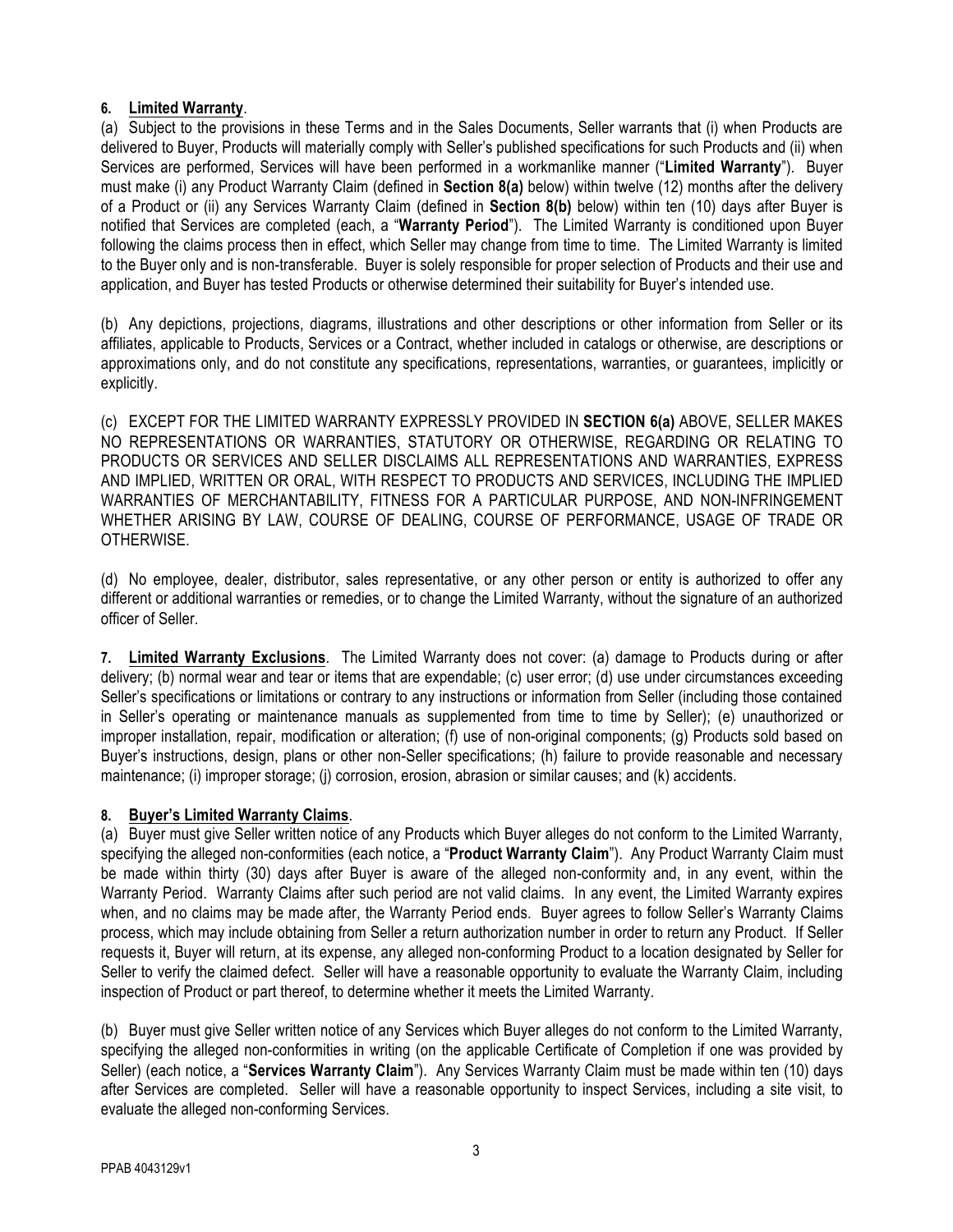(c) Any Product Warranty Claim or Services Warranty Claim made after the applicable Warranty Period is not a valid claim. In any event, the Limited Warranty expires when, and no claims may be made after, the applicable Warranty Period ends.

(d) For any Products which Seller determines do not conform to the Product Limited Warranty, Seller's sole liability and obligation, and Buyer's sole and exclusive remedy, will be, at Seller's choice, to either repair or replace such nonconforming Product or to refund the purchase price. For any Services which Seller determines do not conform to the Services Limited Warranty, Seller's sole liability and obligation, and Buyer's sole and exclusive remedy, will be, at Seller's choice, to correct or repeat such Services or to refund to Buyer the price Buyer paid for such non-conforming Services.

## **9. Limitations; Exclusions**.

(a) SELLER'S MAXIMUM AGGREGATE LIABILITY UNDER, ARISING OUT OF OR RELATING TO A CONTRACT, PRODUCTS, SERVICES OR THE USE (OR INABILITY TO USE) ANY PRODUCTS OR SERVICES, WHETHER IN WARRANTY, CONTRACT, TORT, STRICT LIABILITY OR OTHERWISE, WILL NOT EXCEED THE AMOUNT BUYER PAID TO SELLER FOR THE PARTICULAR PRODUCTS OR SERVICES AT ISSUE.

(b) Seller is not responsible for any injury or damage resulting from the use or application of Products or Services, alone or in conjunction with other products.

(c) IN NO EVENT WILL SELLER BE LIABLE FOR ANY SPECIAL, INDIRECT, INCIDENTAL, CONSEQUENTIAL, OR PUNITIVE DAMAGES, INCLUDING LOST PROFITS, REGARDLESS OF THE THEORY OF RECOVERY, EVEN IF SELLER HAS BEEN ADVISED OF THE POSSIBILITY OF SUCH DAMAGES.

**10. Indemnity**. Buyer agrees to indemnify, defend and hold harmless Seller and its affiliates, and their respective officers, directors, employees and agents, from any and all claims, actions, suits, damages, liabilities, costs, obligations, and expenses (including attorneys' fees and expenses) arising out of or relating to (a) selection, application, use or incorporation of Products, (b) any processing or modification of Products in any manner by Buyer, its employees, or agents, (c) violation, misappropriation, or infringement of any patent, trademark, copyright or other intellectual property rights of any person or entity arising out of or related to compliance with Buyer's design, specifications or instructions or Buyer's use of a Product with other goods, (d) use of a Product or Services exceeding Seller's specifications, limitations or recommendations, (e) any breach by Buyer of any terms of a Contract, and (f) any violation of law or regulation, intentional or negligent act, or misrepresentation by Buyer, its employees or agents.

**11. Insurance**. Buyer will maintain commercial general liability, personal injury and property damage insurance policies, including wrongful death coverage, in reasonable amounts consistent with industry standards with a nationally recognized insurance company.

**12. No License**. Buyer agrees and confirms that Seller's sale of Products and providing Services do not grant to Buyer any license or intellectual property or similar right applicable to or in Products or Services, or in any estimates, projections, drawings, illustrations, calculations, installation instructions or other document or information Seller provides to Buyer, and Buyer waives any and all such rights. Seller retains ownership and control over all intellectual property including patents, trademarks, copyrights and goodwill applicable to or arising out of Products and Services. Buyer will not name or designate any Seller information or Products or Services in any patent application. Buyer may not alter or remove, and will abide by, any patent, trademark, copyright, trade secrets, proprietary or other notices, serial numbers, labels, tags or other identifying marks, symbols or legends contained on or in Products (including containers or packages) or Services.

**13. Confidential Information**. All confidential or proprietary information ("**Confidential Information**") provided by Seller to Buyer will not be used by Buyer (except as necessary internally for use of Products) and will not be disclosed by Buyer to any person or entity unless the disclosure is agreed to in writing by Seller. Information generally available to the public is not Confidential Information of Seller.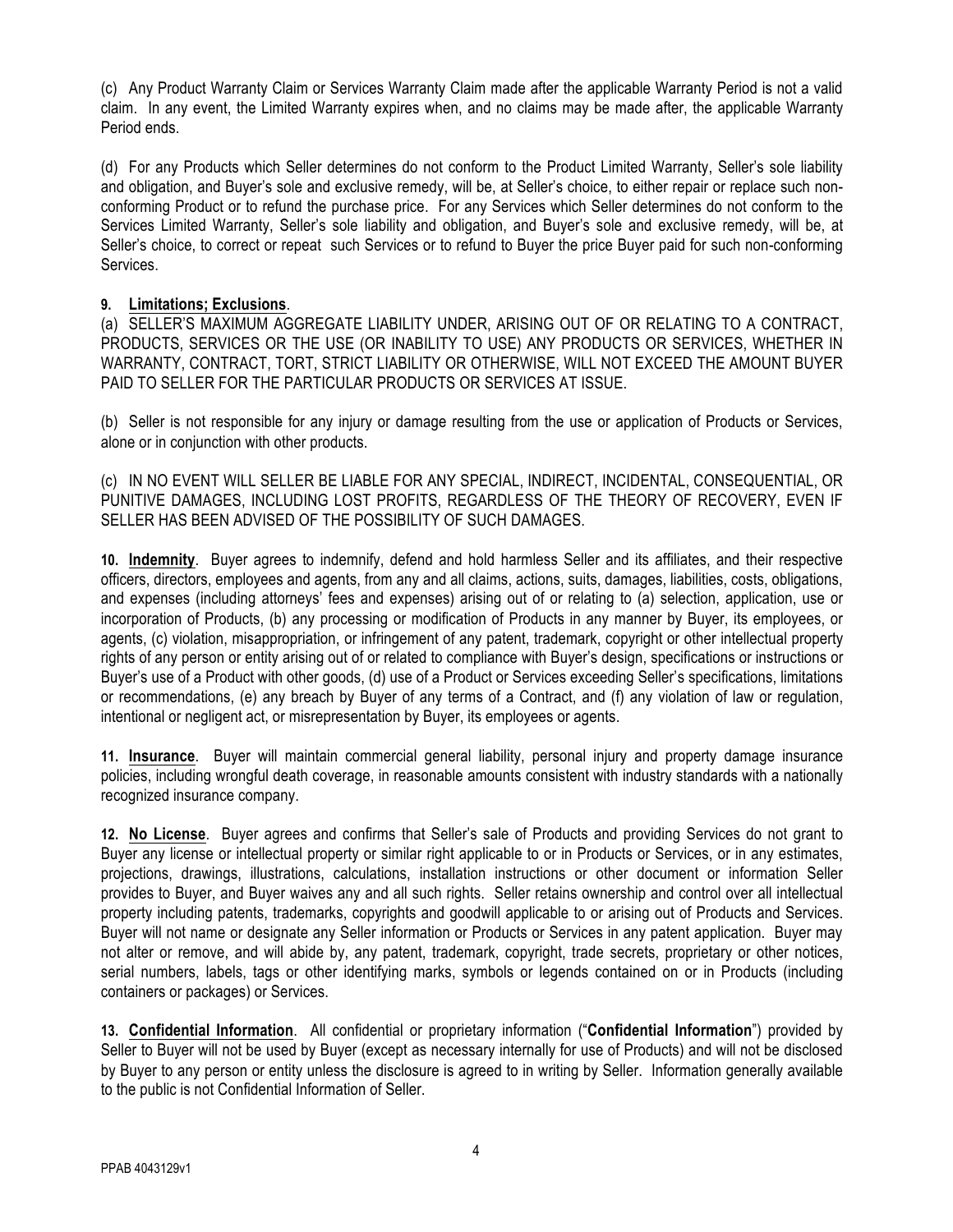**14. Security Agreement**. Buyer grants Seller a continuing first priority purchase money security interest in all Products sold or delivered to it and to the proceeds of those Products (collectively, the "**Collateral**") to secure the full payment of the purchase price of Products and all other obligations of Buyer arising out of a Contract. Buyer authorizes Seller to file on Buyer's behalf all financing statements, continuation statements and other documents necessary or desirable to establish, perfect, maintain, preserve and enforce Seller's security interest in the Collateral.

**15. Relationship; No Waiver; Severability**. Seller is an independent contractor. Nothing in a Contract will be construed as creating a partnership, association or joint venture between the parties. Buyer will have no power or authority to enter into any commitment on behalf of or otherwise bind Seller on any matter including making any representation or warranty on behalf of Seller. No employee of either party will be deemed to be an employee of the other party. No delay or failure by Seller to exercise or enforce any of its rights or remedies under a Contract will be construed as a waiver of such rights or remedies. The express waiver of any right or remedy in a particular instance will not constitute a waiver of that right or remedy in any other instance. If any provisions of these Terms or any Sales Documents are held to be invalid, illegal or unenforceable by any court of competent jurisdiction, such provision(s) will be deemed to be severable and these Terms and any Sales Documents will then be construed and enforced in accordance with the remaining provisions.

**16. Limitation on Actions**. Buyer must commence any action or proceeding that arises out of or relates to a Contract, Seller's breach of a Contract, Products or Services within the earlier of: (a) one (1) year after the claim or cause of action has accrued; or (b) the period prescribed by applicable statute of limitation or repose. Any action or proceeding Buyer does not commence within such period will be forever barred. The Contract contains Buyer's sole and exclusive remedies relating to a Contract, Products or Services regardless of the theory of recovery.

**17. Force Majeure**. Seller will not be liable, and its performance (and delivery dates and delivery periods) will be deemed extended, for any delays or failure to perform directly or indirectly resulting from events and causes beyond its reasonable control, including accidents, acts of God, acts and omissions of any governmental authority, declared or undeclared wars, terrorism, explosions, strikes or other labor disputes, fires and natural calamities (including floods, earthquakes, storms and epidemics), changes in the law, delays in obtaining or the inability to obtain labor, materials, Products or Services through usual sources at normal prices, or the failure of Seller's suppliers to furnish parts or other goods.

**18. Choice of Law; Venue**. The transaction and Contract, and any matter, dispute or controversy arising out of or relating to the transaction, Contract or Products or Services will be governed by South Carolina law, excluding its conflicts of law principles, and the provisions of the 1980 United Nations Convention on the International Sale of Goods ("**UNCISG**") are expressly excluded. Buyer and Seller agree that the South Carolina State Courts and the United States District Court for the District of South Carolina, will constitute the sole and exclusive judicial forum(s) and venue and, therefore, will have sole and exclusive jurisdiction over the adjudication and resolution of any and all matters, disputes and controversies arising out of or relating to a transaction, Contract, Products or Services; except with respect to Seller's claim or any action instituted by Seller (a) for equitable or comparable relief including an action for temporary or permanent injunctive relief, (b) for recovery of possession of Products, such as replevin, claim and delivery, attachment or the like or (c) to collect any amounts owed by Buyer.

**19. Non-Assignment; Entire Agreement**. Buyer may not assign all or any portion of its rights or obligations under a Contract without Seller's prior written consent, and any attempted assignment without that consent will be void. A Contract contains the entire agreement of the parties relating to the subject matter and supersedes all previous and contemporaneous agreements, understandings, usages of trade and courses of dealing, whether written or oral.

**20. Miscellaneous**. A Contract will be binding on, and will inure to the benefit of, the parties and their respective successors, heirs and permitted assigns. The section headings are for reference purposes only and will not affect in any way the meaning or interpretation of these Terms. Any consent, approval or agreement required or allowed by Seller may be given or withheld by Seller in its sole discretion and must be in writing and signed by an officer of Seller to be effective. As used herein, the words "including", "include" and "includes" will be exemplary only, and will not be construed as limiting the word or phrase to which it relates.